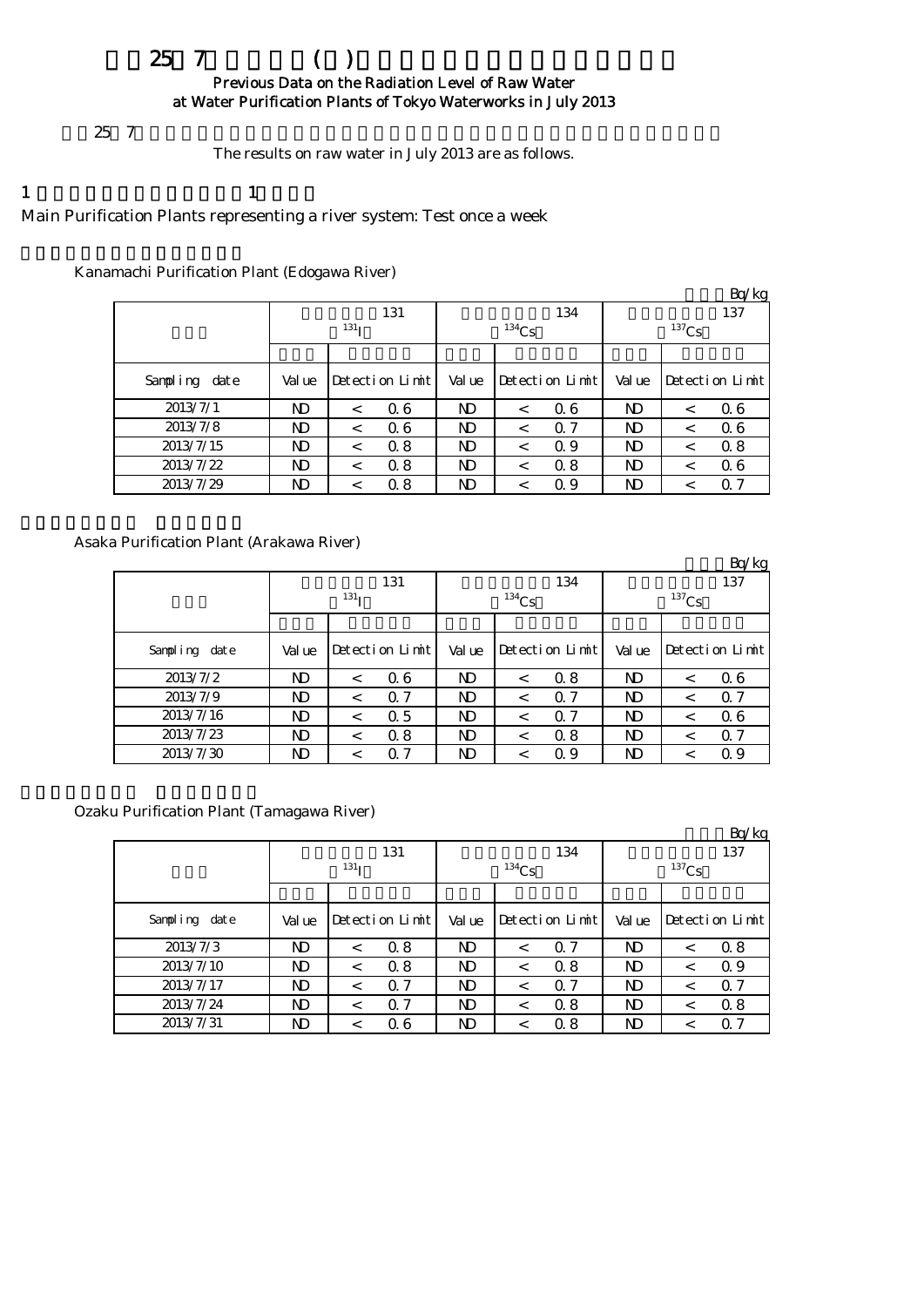#### Higashi-murayama Purification Plant (Tamagawa Arakawa River)

|               |                  |  |                 |        |          |                 |                |         | Bq/kg           |  |
|---------------|------------------|--|-----------------|--------|----------|-----------------|----------------|---------|-----------------|--|
|               |                  |  | 131             |        |          | 134             | 137            |         |                 |  |
|               | 131 <sub>T</sub> |  |                 |        | $134$ Cs |                 | $137$ Cs       |         |                 |  |
|               |                  |  |                 |        |          |                 |                |         |                 |  |
| Sampling date | Value            |  | Detection Limit | Val ue |          | Detection Limit | Val ue         |         | Detection Limit |  |
| 2013/7/4      | ND               |  | 0.7             | ND     | $\,<\,$  | Q 7             | N <sub>D</sub> | <       | 06              |  |
| 2013/7/11     | ND               |  | $\Omega$ 7      | ND     | <        | Q 9             | N <sub>D</sub> | <       | $\alpha$ 7      |  |
| 2013/7/18     | ND               |  | Q 5             | ND     | $\,<$    | 0.8             | ND.            | $\,<\,$ | 0.8             |  |
| 2013/7/25     | ND               |  | 0.8             | ND     |          | 0.8             | ND             |         | $\Omega$ 7      |  |

## Nagasawa Purification Plant (Sagamigawa River)

|               |                  |         |                 |              |         |                 |          |         | Bq/kg           |  |
|---------------|------------------|---------|-----------------|--------------|---------|-----------------|----------|---------|-----------------|--|
|               |                  |         | 131             |              |         | 134             | 137      |         |                 |  |
|               | 131 <sub>T</sub> |         |                 | $134$ Cs     |         |                 | $137$ Cs |         |                 |  |
|               |                  |         |                 |              |         |                 |          |         |                 |  |
| Sampling date | Val ue           |         | Detection Limit | Val ue       |         | Detection Limit | Val ue   |         | Detection Limit |  |
| 2013/7/5      | ND               | $\,<\,$ | 0.5             | ND           | $\,<\,$ | 06              | ND.      | <       | 0.7             |  |
| 2013/7/12     | ND               | $\,<\,$ | $\Omega$ 7      | ND           | $\,<\,$ | Q 9             | ND.      | $\,<\,$ | 0.8             |  |
| 2013/7/19     | ND.              | $\,<\,$ | $\alpha$ 7      | $\mathbf{D}$ | $\,<$   | 0.8             | ND.      | <       | 0.7             |  |
| 2013/7/26     | ND               |         | 06              | ND           | $\,<\,$ | Q 9             | ND.      | ╯       | 0.9             |  |

## 2 and  $\lambda$  1

## Other Main Purification Plants: Test mostly once a month

|                      |                           |                  |              |                          |                 |                            |       |                 |                 |       | Bq/kg           |
|----------------------|---------------------------|------------------|--------------|--------------------------|-----------------|----------------------------|-------|-----------------|-----------------|-------|-----------------|
|                      |                           |                  |              | 131<br>$^{131}$ I        |                 | 134<br>$\mathrm{^{134}Cs}$ |       |                 | 137<br>$137$ Cs |       |                 |
|                      |                           |                  |              |                          |                 |                            |       |                 |                 |       |                 |
| Monitoring<br>poi nt | Vait er<br>resource       | Sampling<br>date | Val ue       |                          | Detection Limit | Val ue                     |       | Detection Limit | Val ue          |       | Detection Limit |
| Misato               | Edogava<br><b>R</b> iver  | 2013/7/2         | $\mathbf{D}$ | $\overline{\phantom{a}}$ | 0.7             | $\mathbf{D}$               | $\lt$ | Q 9             | $\mathbf{D}$    | $\lt$ | 0.8             |
| MIsono               | Arakawa<br><b>R</b> iver  | 2013/7/2         | $\mathbf{D}$ | $\lt$                    | 0.8             | $\mathbf{D}$               | $\,<$ | 0.8             | $\mathbf{D}$    | $\,<$ | 0.7             |
| Kinuta               | Tanagawa<br><b>R</b> iver | 2013/7/3         | $\mathbf{D}$ | $\overline{\phantom{a}}$ | 0.7             | $\mathbf{D}$               | $\lt$ | 0.8             | $\mathbf{D}$    | $\lt$ | 0.9             |
| Sakai                | Tanagava<br><b>R</b> iver | 2013/7/4         | $\mathbf{D}$ | $\,<$                    | 06              | $\mathbf{D}$               | $\lt$ | 0.7             | $\mathbf{D}$    | $\,<$ | 0.9             |
| Ki nut ashi no       | Tanagawa<br><b>R</b> iver | 2013/7/10        | $\mathbf{N}$ | $\overline{\phantom{a}}$ | Q 7             | $\mathbf{D}$               | $\lt$ | 0.8             | $\mathbf{D}$    | $\lt$ | 0.9             |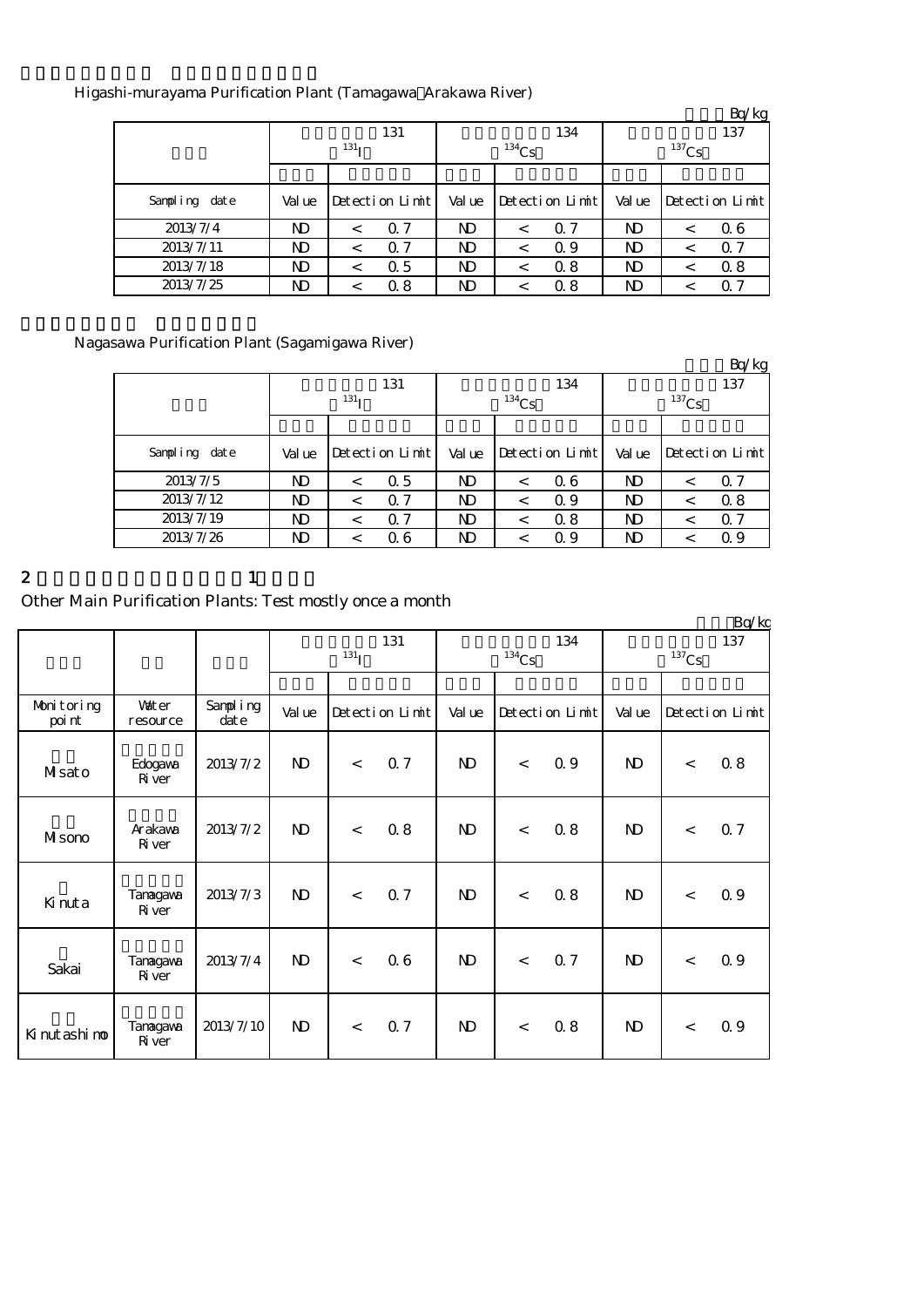Water purification plants using surface water, subsoil water, or shallow water in Tama Area: Test mostly once a month

|                  |                  |                |                    |                 |                |                     |                 |                            |         | Bq/kg           |
|------------------|------------------|----------------|--------------------|-----------------|----------------|---------------------|-----------------|----------------------------|---------|-----------------|
|                  |                  |                | $131$ <sub>I</sub> | 131             |                | $\mathrm{^{134}Cs}$ | 134             | 137<br>$^{137}\mathrm{Cs}$ |         |                 |
|                  |                  |                |                    |                 |                |                     |                 |                            |         |                 |
| Monitoring point | Sampling<br>date | Val ue         |                    | Detection Limit | Value          |                     | Detection Limit | Val ue                     |         | Detection Limit |
| Tokura           | 2013/7/8         | N <sub>D</sub> | $\,<$              | 0.7             | N <sub>D</sub> | $\,<$               | 0.8             | $\mathbf{N}$               | $\lt$   | 0.7             |
| <b>Qtsu</b>      | 2013/7/8         | N <sub>D</sub> | $\,<$              | 0.7             | $\mathbf{N}$   | $\,<\,$             | 0.6             | $\mathbf{N}$               | $\,<$   | 06              |
| N ppara          | 2013/7/10        | N <sub>D</sub> | $\,<$              | 0.9             | $\mathbf{N}$   | $\,<$               | 0.7             | $\mathbf{D}$               | $\,<\,$ | 0.8             |
| H kawa           | 2013/7/10        | N <sub>D</sub> | $\,<$              | 0.8             | $\mathbf{N}$   | $\,<$               | 06              | N <sub>D</sub>             | $\,<$   | 0.7             |
| <b>Tanasawa</b>  | 2013/7/16        | N <sub>D</sub> | $\,<$              | 0.8             | $\mathbf{N}$   | $\lt$               | 0.7             | $\mathbf{N}$               | $\lt$   | 0.7             |
| Craba            | 2013/7/16        | N <sub>D</sub> | $\,<$              | 0.7             | N <sub>D</sub> | $\,<$               | 0.7             | N <sub>D</sub>             | $\lt$   | 0.9             |
| Fukasawa         | 2013/7/17        | $\mathbf{D}$   | $\,<$              | Q 7             | $\mathbf{D}$   | $\,<$               | 0.9             | $\mathbf{D}$               | $\,<$   | $0.9\,$         |
| Qgouchi          | 2013/7/22        | N <sub>D</sub> | $\lt$              | 0.9             | N <sub>D</sub> | $\,<\,$             | 0.9             | $\mathbf{D}$               | $\prec$ | 0.8             |
| Hmura            | 2013/7/22        | N <sub>D</sub> | $\lt$              | 0.8             | N <sub>D</sub> | $\lt$               | 0.9             | $\mathbf{N}$               | $\lt$   | 0.7             |

#### surface water

## subsoil water

|                  |                  |                |            |                 |                |                          |                 |                |         | Bq/kg           |
|------------------|------------------|----------------|------------|-----------------|----------------|--------------------------|-----------------|----------------|---------|-----------------|
|                  |                  |                |            | 131             |                |                          | 134             | 137            |         |                 |
|                  |                  |                | $^{131}$ I |                 |                | 134Cs                    |                 | $137$ Cs       |         |                 |
|                  |                  |                |            |                 |                |                          |                 |                |         |                 |
| Monitoring point | Sampling<br>date | Val ue         |            | Detection Limit | Value          |                          | Detection Limit | Val ue         |         | Detection Limit |
| Chi gasedai ni   | 2013/7/9         | $\mathbf{N}$   | $\lt$      | 06              | N <sub>D</sub> | $\,<\,$                  | 06              | $\mathbf{D}$   | $\lt$   | 0.8             |
| H nat awada      | 2013/7/9         | $\mathbf{D}$   | $\,<\,$    | 0.8             | N <sub>D</sub> | $\overline{\phantom{0}}$ | 0.9             | $\mathbf{N}$   | $\,<\,$ | 0.8             |
| Nari ki          | 2013/7/15        | $\mathbf{D}$   | $\,<$      | 0.8             | <b>ND</b>      | $\lt$                    | 0.9             | $\mathbf{D}$   | $\lt$   | 0.7             |
| Fut anat ao      | 2013/7/15        | N <sub>D</sub> | $\lt$      | 0.7             | N <sub>D</sub> | $\,<$                    | 0.5             | $\mathbf{D}$   | $\,<$   | 0.8             |
| Takat suki       | 2013/7/15        | $\mathbf{D}$   | $\lt$      | 06              | N <sub>D</sub> | $\overline{\phantom{0}}$ | 0.8             | $\mathbf{N}$   | $\lt$   | 0.7             |
| Savai dai i chi  | 2013/7/23        | N <sub>D</sub> | $\lt$      | 0.9             | N <sub>D</sub> | $\,<$                    | 0.7             | N <sub>D</sub> | $\,<$   | 0.9             |
| Savai dai ni     | 2013/7/23        | <b>ND</b>      | $\,<$      | 0.7             | <b>ND</b>      | $\lt$                    | 0.9             | <b>ND</b>      | $\lt$   | 0.8             |
| MItakesann       | 2013/7/24        | $\mathbf{D}$   | $\,<$      | 0.7             | N <sub>D</sub> | $\,<$                    | 0.8             | $\mathbf{D}$   | $\,<$   | 0.9             |